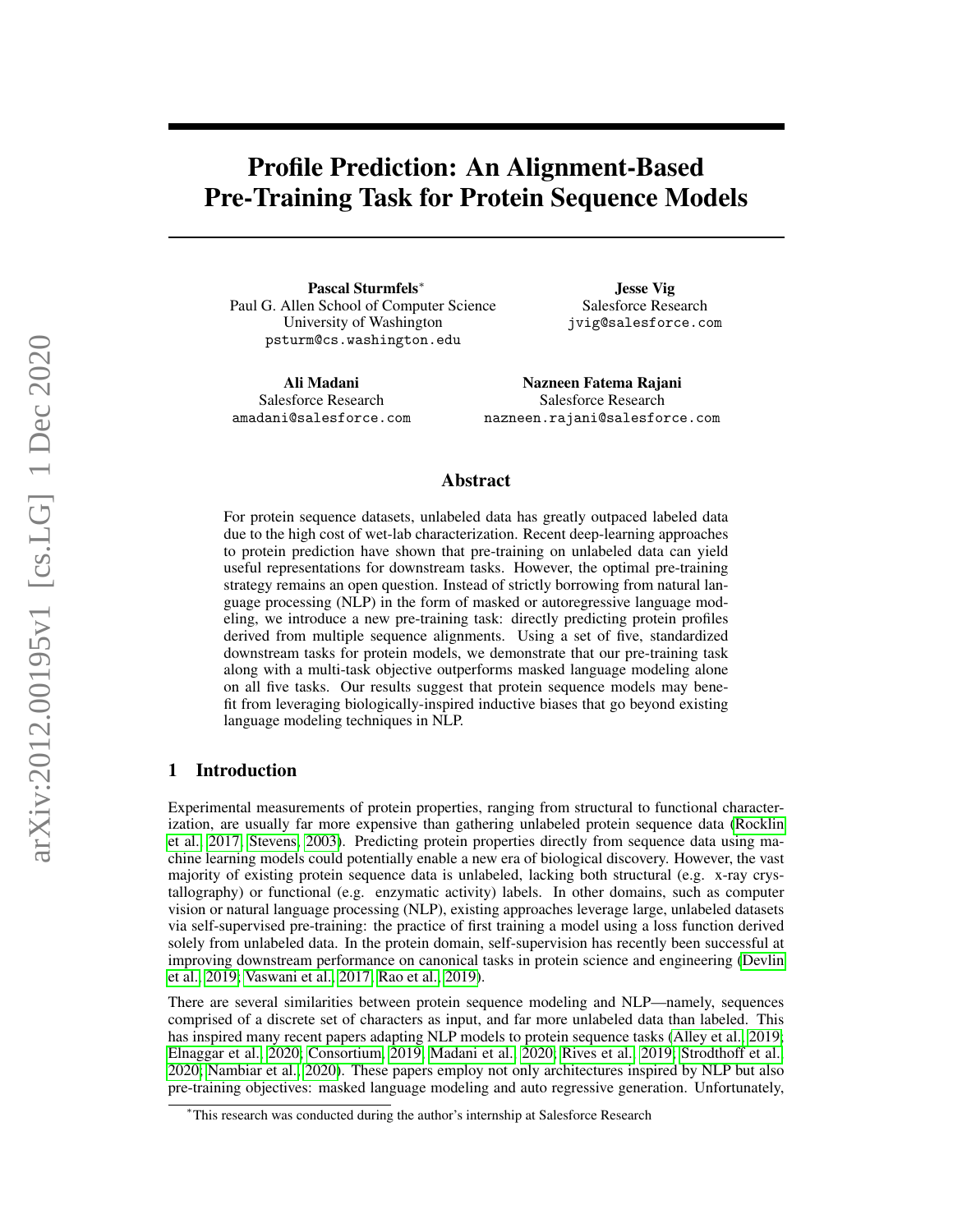

<span id="page-1-0"></span>Figure 1: An overview of our proposed task. We start with an initial sequence "PTHSLKQLDH". We generate a multiple sequence alignment for that sequence by searching it against a reference database, and we then generate a profile HMM for the alignment. The first H and the Q in our sequence correspond to inserted amino acids that didn't match any columns in the alignment. Therefore, for those amino acids we use insertion state emissions as labels rather than match state emissions. The rest of the amino acids in our sequence were in match states, so we use the match state emission probabilities as labels. Our protein has deletions in two of the match states in the MSA (columns 2 and 3). We omit these from the label since they have no corresponding amino acids as inputs. Finally, we predict the corresponding label using KL divergence, averaged over the length of the sequence.

on some tasks, such as secondary structure and contact prediction, purely using masked language modeling objectives for pretraining has only marginally improved performance as compared to stan-dard alignment-based techniques [\(Rao et al., 2019\)](#page-7-3). This presents an opportunity to design new pre-training tasks and inductive biases that are better tailored toward the underlying protein biology.

Some existing work has already begun to investigate protein-specific pre-training tasks. [Bepler and](#page-6-4) [Berger](#page-6-4) [\(2018\)](#page-6-4) propose a new task called soft symmetric alignment (SSA), which defines a custom similarity function that compares the pairwise distances between protein embeddings. [Lu et al.](#page-7-8) [\(2020\)](#page-7-8) introduce a contrastive loss that trains an RNN to discriminate fragments coming from a source sequence versus randomly sampled fragments from other sequences. Our work differs from both existing works in that we make direct use of multiple sequence alignments (MSAs).

In this paper, we introduce a new pre-training task for protein sequence models. Our task is inspired by alignment-based protein structure predictors: the very models that outperform existing deep NLP models at protein structure prediction [\(Klausen et al., 2019;](#page-7-9) [Elnaggar et al., 2020;](#page-6-2) [Ma et al., 2015\)](#page-7-10). Such models take as input features derived from multiple sequence alignments (MSAs), which cluster proteins with related sequences. Features derived from MSAs, such as position-specific scoring matrices and hidden Markov model profiles, have long known to be useful features for predicting the structure of a protein [\(Cuff and Barton, 1999;](#page-6-5) [Jones, 1999;](#page-6-6) [Cuff and Barton, 2000;](#page-6-7) [Rost, 2001\)](#page-7-11). Our task posits the reverse: that, in order to predict profiles derived from MSAs from a single protein in the alignment, a network must learn information about that protein's structure. Specifically, we propose to use HMM profiles derived from MSAs as labels during pre-training, rather than as input features in a downstream task. An overview of the task is depicted in Figure [1.](#page-1-0)

The remainder of this paper is organized as follows. In Section [2,](#page-1-1) we describe our pre-training task in detail as well as the architecture and hyperparameters we use for further experiments. In Section [3,](#page-4-0) we compare our pre-training task against masked language modeling and a multitask loss that combines the two of them, while keeping architecture, hyperparameters and pre-training data constant. We also compare our model to existing models in the literature. Section [4](#page-5-0) concludes with possibilities for future work.

# <span id="page-1-1"></span>2 Methods

In this section, we describe in detail our pre-training task as well as specifics regarding training and architecture details. We begin with an overview on multiple sequence alignment.

## 2.1 Multiple Sequence Alignments

Multiple sequence alignment (MSA) is a method for grouping a series of related proteins. MSA arranges proteins in a matrix whose rows are individual protein sequences and whose columns con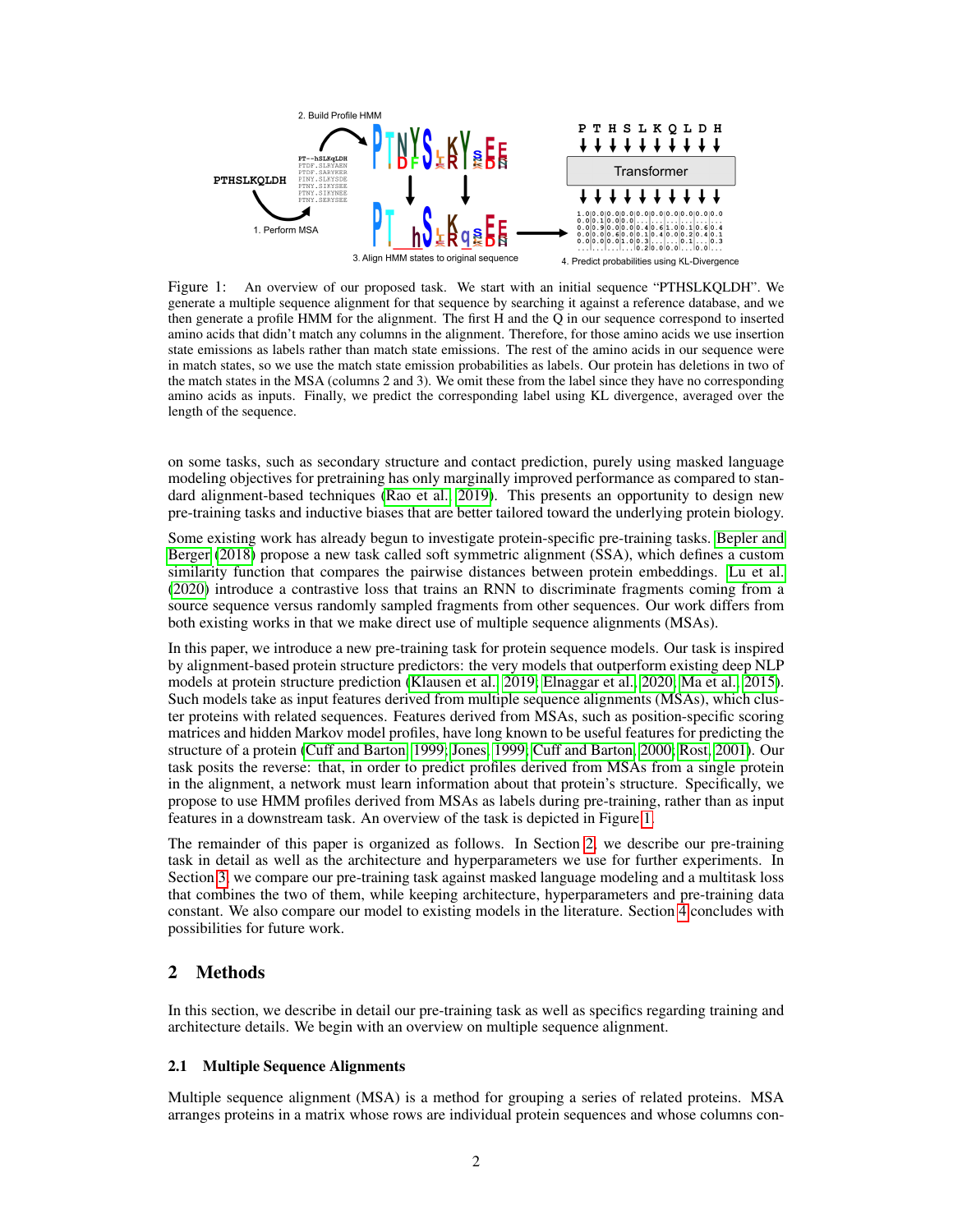tain amino acids that either come from the same position in some ancestral sequence (homologous), or play a common structural or functional role. Building an MSA is a common first step in many downstream tasks including predicting structure and finding homologous proteins [\(Edgar and Bat](#page-6-8)[zoglou, 2006\)](#page-6-8). For our models, we use the pre-training data introduced in [Rao et al.](#page-7-3) [\(2019\)](#page-7-3), which comprises 32 million sequences from Pfam [\(El-Gebali et al., 2019\)](#page-6-9). Pfam further contains pre-built MSAs for each of its entries, grouped into a set of families. Although it would be possible to build a set of multiple sequence alignments for any protein sequence dataset using standard alignment tools [\(Higgins et al., 1992;](#page-6-10) [Corpet, 1988;](#page-6-11) [Sievers et al., 2011\)](#page-7-12), we use the existing multiple sequence alignments from the 32.0 release of Pfam.

## 2.2 Predicting Alignment Profiles

Once an MSA is built, it is common to fit a profile HMM, which model the probabilities of amino acids appearing in the columns of an MSA, as well as the probability of inserting additional amino acids between columns or deleting existing columns. It is common to use features derived from profile HMMs as input to structure prediction models, as these profiles contain information about the evolutionary history of a protein [\(Klausen et al., 2019\)](#page-7-9). In particular, the emission probabilities give insight into which positions in the proteins are likely to mutate or remain constant over the course of evolution. This in turn illuminates which portions of the protein are critical for the protein's structure or function. For a review on profile HMMs, see [Eddy](#page-6-12) [\(1998\)](#page-6-12). We build profile HMMs from multiple sequence alignments using HMMER [\(Finn et al., 2011\)](#page-6-13) with the default arguments.

Our proposed task is to predict a protein's profile HMM directly from it sequence. Formally, we represent a protein sequence x of length n as  $x_1x_2 \ldots x_n$  and the MSA it belongs to as a matrix:

$$
A = \begin{pmatrix} a_{11} & a_{12} & \cdots & a_{1m} \\ a_{21} & a_{22} & \cdots & a_{2m} \\ \vdots & \vdots & \cdots & \vdots \\ a_{k1} & a_{k2} & \cdots & a_{km} \end{pmatrix}
$$

where k is the number of sequences in the alignment and  $m \geq n$  is the length of the alignment. Without loss of generality, we assume that  $x$  is the first sequence in the alignment; that is, there exists an injective map  $g: [n] \mapsto [m]$  such that  $i \leq g(i)$  and  $x_i = a_{1g(i)}$  for all  $i \in [n]$ . We let  $h : \{a_{ij} \in A\} \mapsto \{M, I, D\}$  be the MSA state function which maps amino acids to the three possible states in an MSA:

- 1. Match:  $a_{ij}$  is an amino acid that is related, evolutionarily or structurally, to other amino acids in column j.
- 2. Insertion:  $a_{ij}$  is an amino acid that is not related to other amino acids in its column, but is more likely the result of a mutation that inserted additional amino acids.
- 3. Deletion:  $a_{ij}$  is not an amino acid, but rather a column in which protein i is missing an amino acid where other proteins in the MSA have amino acids that are either matched or inserted.

A profile HMM built from this MSA is represented by the match state emissions  $p_1^M p_2^M \dots p_\ell^M$  and the insertion state emissions  $p_1^I p_2^I \dots p_\ell^I$ , as well as an injective function  $f : [\ell] \mapsto [m]$  which maps the indices of the profile back to the columns of the MSA.  $p_j^M$  and  $p_j^I$  are probability vectors of size S containing the probability of seeing each amino acid in column  $f(j)$  in match or insertions states respectively:

$$
\sum_{s=1}^S (p_j^M)_s = 1, (p_j^M)_s \ge 0 \text{ and } \sum_{s=1}^S (p_j^I)_s = 1, (p_j^I)_s \ge 0
$$

for an amino acid alphabet of size S. In our experiments, we use the standard 20 amino acids during profile creation. Note also that f has a well-defined inverse  $f^{-1} : [m] \mapsto [\ell]$ .

We define a sequence of vector labels,  $l_1l_2 \ldots l_n$  associated with the input sequence x, defined as:

$$
l_i(x) = \begin{cases} p_{f^{-1}(g(i))}^M & \text{if } h(a_{1g(i)}) = M \\ p_{f^{-1}(g(i))}^J & \text{if } h(a_{1g(i)}) = I \end{cases}
$$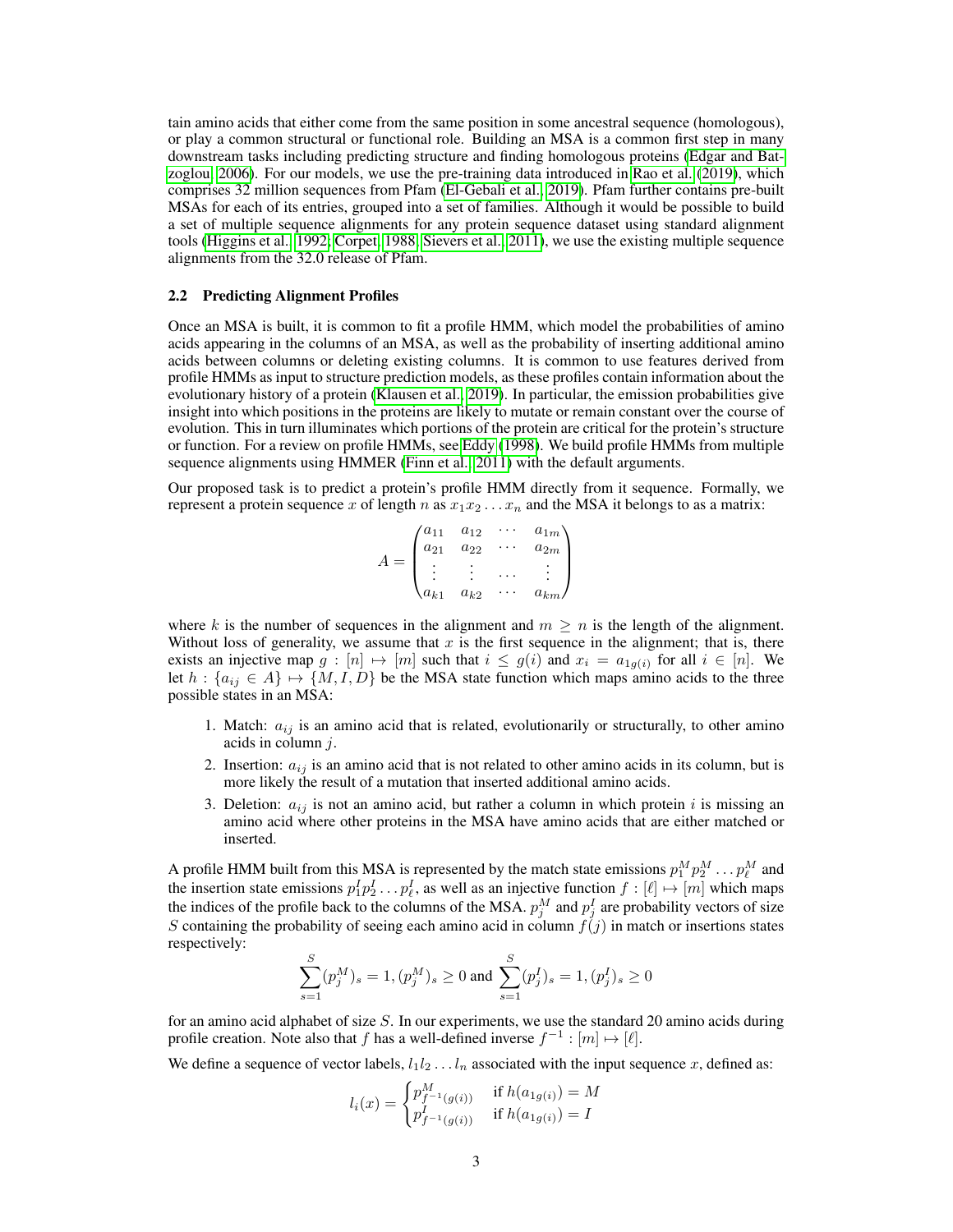The  $l_i(x)$  are well-defined:  $h(a_{1g(i)}) \neq D$ ,  $\forall i$  since  $g(i)$  only maps to columns in the alignment where x contains amino acids. Given a network function  $F$ , our proposal task's loss function can be written as follows:

$$
L_{\text{PP}}(x,\theta) = \frac{1}{n} \sum_{i=1}^{n} \sum_{s=1}^{S} l_{i,s}(x) (\log(l_{i,s}(x)) - \log(F_{i,s}(x;\theta))) = \frac{1}{n} \sum_{i=1}^{n} \text{KLDiv}(l_i(x), F_i(x;\theta))
$$

where for  $F_{i,s}(x;\theta)$  and  $l_{i,s}$  the i indexes into the sequence position and the s indexes into the amino acid output probability. The process is described graphically in Figure [1.](#page-1-0) We contrast this loss with the standard masked language modeling objective:

$$
L_{\text{MLM}}(x,\theta) = \frac{1}{n} \sum_{i \in \text{mask}} \sum_{s=1}^{S} L_{i,s}(x) \log(F_{i,s}(x;\theta)) = \frac{1}{n} \sum_{i \in \text{mask}} \text{CrossEntropy}(L_i(x), F_i(x;\theta))
$$

for one-hot labels  $L_{i,s}(x)$  that are equal to 1 if  $x_i$  is the sth amino-acid in the vocabulary, and 0 otherwise. We additionally introduce the joint loss:

$$
L_{\text{JOINT}}(x,\theta,\lambda) = \lambda L_{\text{MLM}}(x,\theta) + (1-\lambda)L_{\text{PP}}(x,\theta)
$$

for a scaling parameter  $\lambda$ , which in practice we set such that  $L_{MLM}(x, \theta) \approx L_{PP}(x, \theta)$  over the course of training.

We note here that our task  $L_{PP}$  is non-trivial. From an NLP perspective, it is akin to predicting a distribution over possible ways to rephrase a sentence while preserving its meaning from only the original sentence itself. This requires not only knowing which words carry the meaning of the sentence but also knowing the synonyms of these words in the context of that sentence. Doing so would require a significant understanding of language. As such, we believe our task encourages the transformer to learn about underlying protein biology more than simply predicting masked-out amino acids.

#### 2.3 Data

To evaluate our pre-training task we make use of the TAPE benchmark: a set of five standardized protein sequence prediction tasks with associated datasets plus a large unlabeled pre-training dataset derived from Pfam [\(Rao et al., 2019\)](#page-7-3). We build labels for the pre-training data set using the procedure described above. We then evaluate our pre-trained models on the five downstream TAPE tasks: secondary structure prediction [\(Klausen et al., 2019\)](#page-7-9), contact prediction [\(AlQuraishi, 2019\)](#page-6-14), remote homology detection [\(Hou et al., 2018\)](#page-6-15), fluorescence prediction [\(Sarkisyan et al., 2016\)](#page-7-13), and stability prediction [\(Rocklin et al., 2017\)](#page-7-0), using the metrics specified by TAPE.

#### 2.4 Hyperparameters and Training Details

For all experiments we train the default transformer architecture used by [Rao et al.](#page-7-3) [\(2019\)](#page-7-3), but we note that our pre-training task is not architecture-specific. We train three models with the three different objectives above. The profile prediction model used a learning rate of 0.00025, while the multi-task and masked language modeling models use a learning rate of 0.0001. These learning rates represented the largest learning rates that did not cause the model to diverge during the course of training, searching from 0.00001 in increments of 0.00005. All models were pre-trained for 34 epochs.[2](#page-3-0) The learning rate uses a warm-up schedule and dynamic batch sizing, both of which are described in [Rao et al.](#page-7-3) [\(2019\)](#page-7-3). Pre-training a single model took approximately two weeks with 8 NVIDIA Tesla V100 GPUs.

Training details for all downstream tasks follow the procedure laid out by [Rao et al.](#page-7-3) [\(2019\)](#page-7-3): namely, a learning rate of 0.0001 with linear warm-up schedule, the Adam optimizer and backpropagation through the entire pre-trained model. The downstream prediction heads all follow those in [Rao](#page-7-3)

<span id="page-3-0"></span><sup>&</sup>lt;sup>2</sup>[We cut off pre-training at 34 epochs due to time constraints. It is possible that further gains may result](#page-7-3) [from continuing to pre-train for longer.](#page-7-3)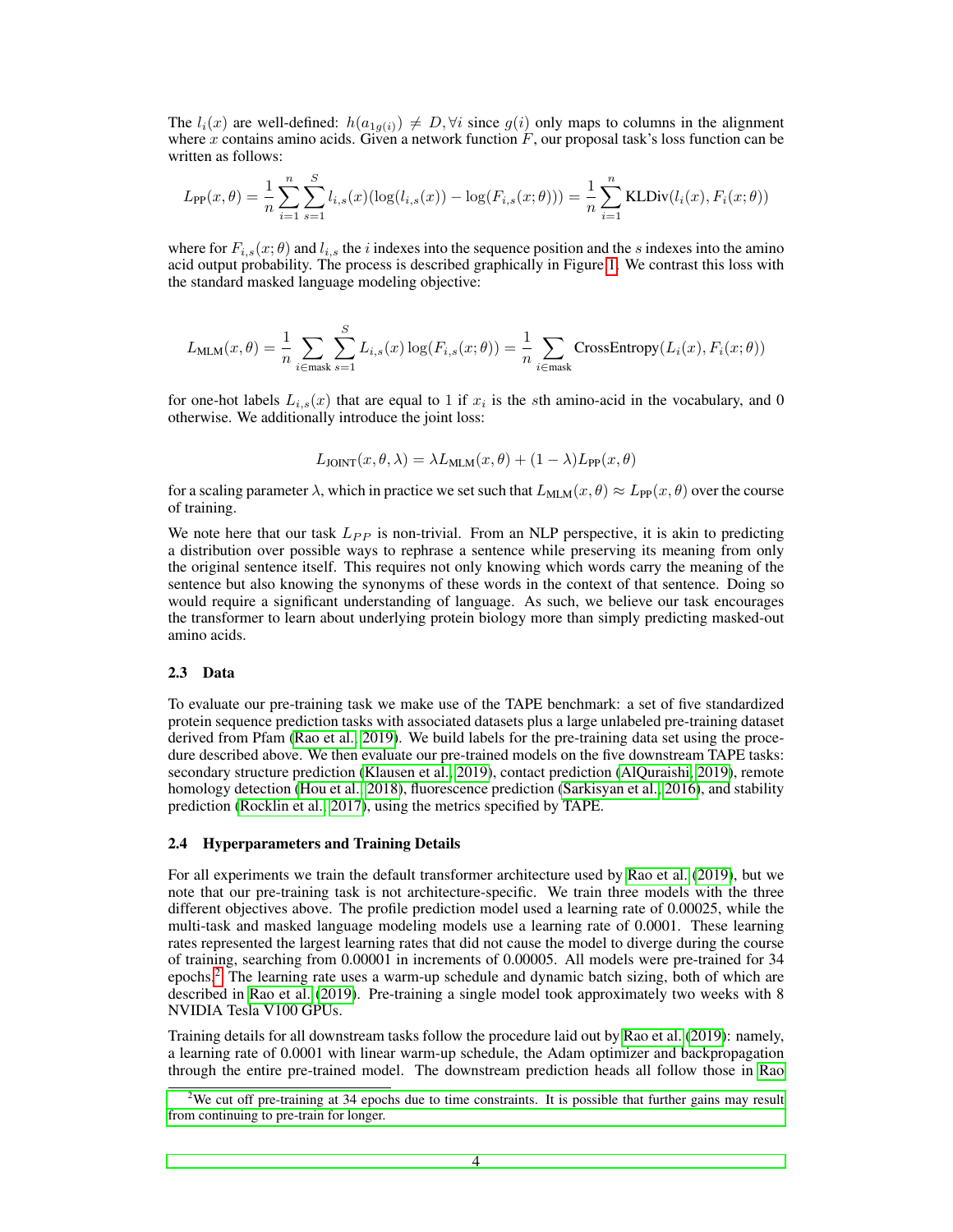| Pretraining Task         | <b>Secondary Structure</b> |       |       | <b>Contact Prediction</b> |
|--------------------------|----------------------------|-------|-------|---------------------------|
|                          | CASP <sub>12</sub>         | CB513 | TS115 | CASP <sub>12</sub>        |
| Profile Prediction       | 0.71                       | 0.74  | 0.77  | 0.33                      |
| Masked Language Modeling | 0.67                       | 0.72  | 0.75  | 0.24                      |
| Multi-Task               | 0.71                       | 0.72  | 0.76  | 0.28                      |
| No Pretraining           | 0.67                       | 0.64  | 0.68  | 0.05                      |

<span id="page-4-2"></span>Table 1: Comparing Downstream Performance on Structure Prediction

Table 2: Comparing Downstream Performance on Homology Detection

<span id="page-4-3"></span>

| Pretraining Task         | Fold | Superfamily | Family |
|--------------------------|------|-------------|--------|
| Profile Prediction       | 0.23 | 0.45        | 0.86   |
| Masked Language Modeling | 0.14 | 0.16        | 0.45   |
| Multi-Task               | 0.16 | 0.28        | 0.68   |
| No Pretraining           | 0.05 | 0.05        | 0.21   |

[et al.](#page-7-3) [\(2019\)](#page-7-3), except for contact prediction which uses a single linear layer rather than a 30-layer convolutional architecture.[3](#page-4-1)

# <span id="page-4-0"></span>3 Results

### 3.1 Comparing Pre-training Tasks

We first compare our pre-training task against masked language modeling and the multitask model which combines both tasks, keeping hyperparameters and architecture fixed. The results are shown in Tables [1,](#page-4-2) [2,](#page-4-3) and [3.](#page-5-1) For both structure prediction tasks—secondary structure and contact prediction—profile prediction pre-training outperforms multitasking, which in turn outperforms masked language modeling. All three tasks outperform the same model that was not pre-trained. Although it is not surprising that profile pre-training outperforms mask language modeling on structure prediction—namely because HMM profiles are known to contain information relevant to a protein's structure—the differences between the evaluated models are not large. This may mean that potentially more than just a new pre-training task is needed to continue to improve structure predictors, such as different architectures, or larger pre-training datasets [\(Elnaggar et al., 2020\)](#page-6-2).

The remote homology detection task demonstrates the largest gap between profile prediction and mask language modeling. The model pre-trained with profile prediction is about 2 to 3 times more accurate than the model pre-trained using masked language modeling. The performance of the multitask model lies between that of the other two models and all three again outperform a randomly initialized model. This may be because HMM profiles also contain significant amounts of information about evolutionarily related proteins, which is closely related to the structural or functional groupings that a protein falls into.

We find the same pattern on the fluorescence task: profile prediction leads to the best test set performance, followed by multitasking, masked language modeling and no pre-training in that order. Finally, on the stability task, the masked language modeling model and the multitask model both outperform profile prediction. This may be because this task tests models' ability to generalize to proteins with a single amino acid difference from proteins in the training set—a task that masked language modeling is particularly suited for. Taken as a whole, these results indicate that there may not be a one-size-fits-all pre-training task for all downstream prediction tasks. Rather, it may be beneficial to tailor the pre-training task to the downstream task: for structure or evolutionary tasks, incorporating profile information may be beneficial, but for fine-grained engineering tasks, masked language modeling may be a better choice.

<span id="page-4-1"></span> $3$ This new linear prediction head is the default in the current version of the tape-proteins package.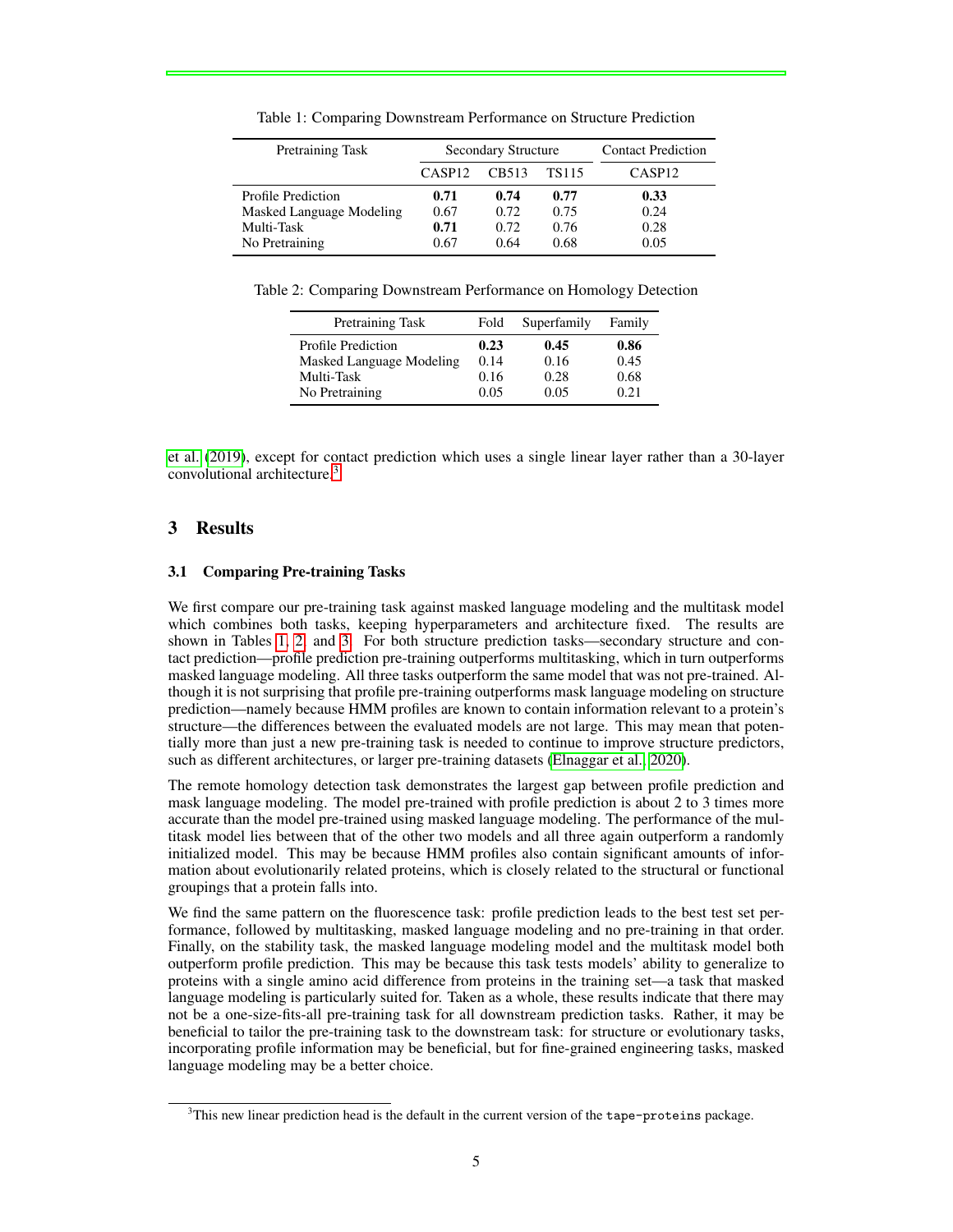<span id="page-5-1"></span>

| Pretraining Task         | Downstream Task |           |
|--------------------------|-----------------|-----------|
|                          | Fluorescence    | Stability |
| Profile Prediction       | 0.38            | 0.55      |
| Masked Language Modeling | 0.25            | 0.63      |
| Multi-Task               | 0.28            | 0.63      |
| No Pretraining           | 0.04            | 0.45      |

Table 3: Comparing Downstream Performance on Engineering Tasks

<span id="page-5-2"></span>

| Table 4: Results on downstream supervised tasks |  |  |
|-------------------------------------------------|--|--|
|-------------------------------------------------|--|--|

|                   | Method                   |           | Evolutionary | Engineering  |           |
|-------------------|--------------------------|-----------|--------------|--------------|-----------|
|                   |                          | <b>SS</b> | Homology     | Fluorescence | Stability |
| Pre-trained       | <b>Transformer</b>       | 0.73      | 0.21         | 0.68         | 0.73      |
| models from       | <b>LSTM</b>              | 0.75      | 0.26         | 0.67         | 0.69      |
| Rao et al. (2019) | ResNet                   | 0.75      | 0.17         | 0.21         | 0.73      |
| Baselines from    | One-hot                  | 0.69      | 0.09         | 0.14         | 0.19      |
| Rao et al. (2019) | Alignment                | 0.80      | 0.09         | N/A          | N/A       |
|                   | Bepler and Berger (2018) | 0.73      | 0.17         | 0.33         | 0.64      |
|                   | Alley et al. (2019)      | 0.73      | 0.23         | 0.67         | 0.73      |
|                   | Lu et al. (2020)         | 0.70      | 0.13         | 0.68         | 0.68      |
| Our models        | Profile Prediction       | 0.74      | 0.23         | 0.38         | 0.55      |
|                   | Masked Language Modeling | 0.72      | 0.14         | 0.25         | 0.63      |
|                   | Multi-Task               | 0.74      | 0.16         | 0.28         | 0.63      |

#### 3.2 Comparing Against TAPE Benchmarks

In this section, we compare against the models presented in the original TAPE benchmark, as well as some previous literature that makes use of the TAPE benchmark. We omit the contact prediction task because the tape-proteins package significantly changed the downstream contact prediction architecture after the paper's original publication. We note that this was also done by previous work [\(Lu et al., 2020\)](#page-7-8). For secondary structure, we present results from the CB513 test set. For remote homology detection we present results from the fold level prediction task. The results are presented in Table [4.](#page-5-2)

On the secondary structure task, we fall short of the NetsurfP2.0 model presented by [Klausen et al.](#page-7-9) [\(2019\)](#page-7-9), which is the alignment baseline from [Rao et al.](#page-7-3) [\(2019\)](#page-7-3). We also fall short of the LSTM and ResNet models from [Rao et al.](#page-7-3) [\(2019\)](#page-7-3), but outperform both the Transformer model as well as all previous work proposing protein-specific pre-training tasks [\(Bepler and Berger, 2018;](#page-6-4) [Lu et al.,](#page-7-8) [2020\)](#page-7-8), and a recent paper employing an auto-regressive LSTM [\(Alley et al., 2019\)](#page-6-1). On the remote homology task we outperformed all existing models except the TAPE benchmark's LSTM model and the LSTM presented by [\(Alley et al., 2019\)](#page-6-1). We again note that we outperform the proteinspecific pre-training tasks in [Bepler and Berger](#page-6-4) [\(2018\)](#page-6-4) and [Lu et al.](#page-7-8) [\(2020\)](#page-7-8). In the engineering tasks, all of our models are outperformed by existing work, including models from the original TAPE benchmark and the related works mentioned above.

We also note that we do not view most existing work as mutually exclusive with ours. Instead, we believe that combining our task with the architectures and pre-training tasks present in existing work may lead to further performance gains.

## <span id="page-5-0"></span>4 Conclusion

In this work, we produced a new pre-training task—profile prediction—which encourages a transformer to learn a distribution over evolutionarily-related protein sequences from a single input sequence. Our task alone outperforms masked language modeling on downstream tasks related to structure and homology detection. However, we do find that mask language modeling is still a useful pre-training task for engineering-related downstream tasks, namely, predicting intrinsic stability.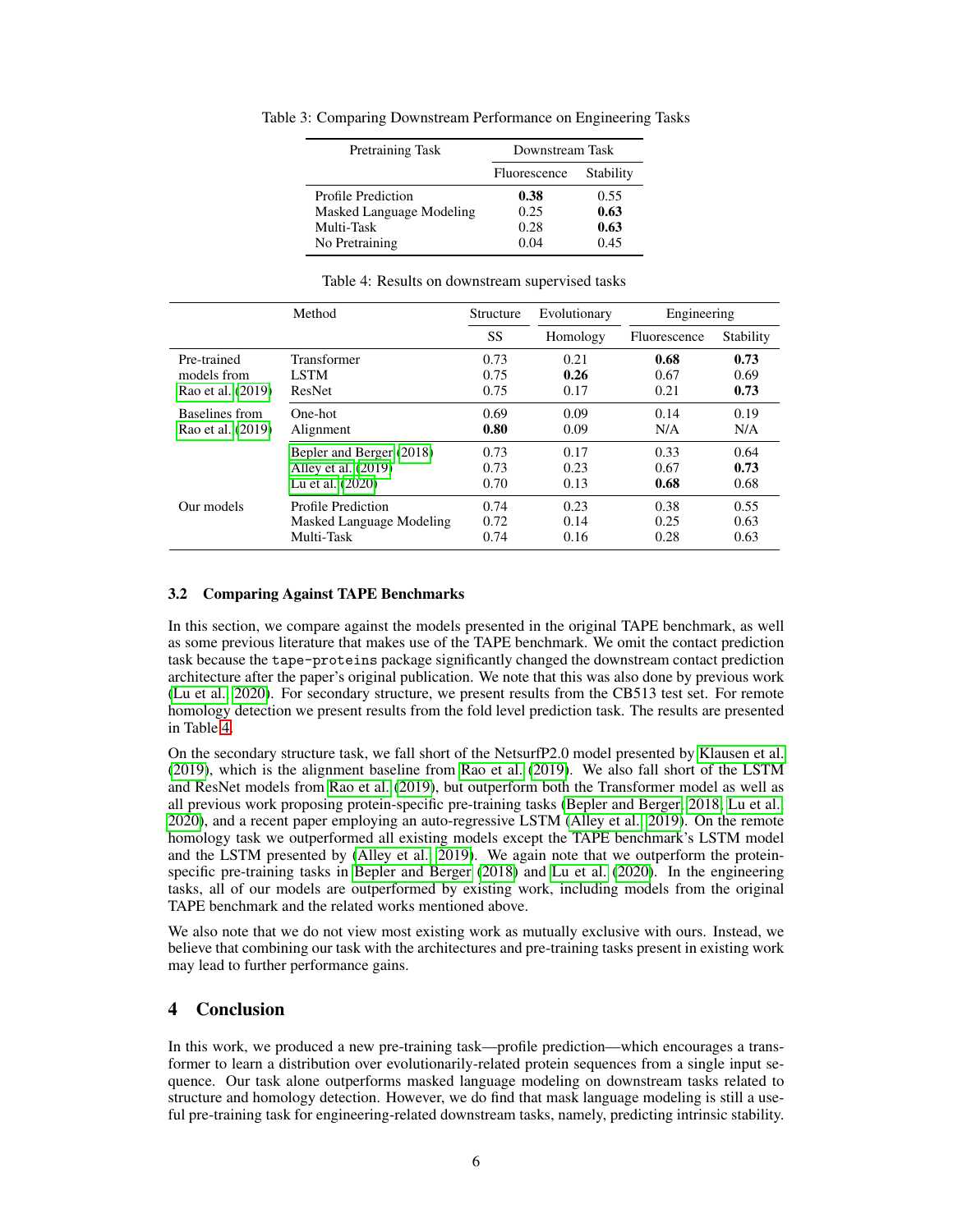We believe that our work shows that pre-training tasks borrowed from natural language processing models may not always be ideal for protein sequence models. Instead, we hope that these results inspire additional interest in developing biologically-informed protein sequence pre-training tasks. The combination of novel pre-training tasks, new architectures, and massively unlabeled datasets may be the key to eventually outperforming alignment-based predictors.

#### References

- <span id="page-6-1"></span>Ethan C Alley, Grigory Khimulya, Surojit Biswas, Mohammed AlQuraishi, and George M Church. 2019. Unified rational protein engineering with sequence-only deep representation learning. *bioRxiv*, page 589333.
- <span id="page-6-14"></span>Mohammed AlQuraishi. 2019. Proteinnet: a standardized data set for machine learning of protein structure. *BMC bioinformatics*, 20(1):1–10.
- <span id="page-6-4"></span>Tristan Bepler and Bonnie Berger. 2018. Learning protein sequence embeddings using information from structure. In *International Conference on Learning Representations*.
- <span id="page-6-3"></span>UniProt Consortium. 2019. Uniprot: a worldwide hub of protein knowledge. *Nucleic acids research*, 47(D1):D506–D515.
- <span id="page-6-11"></span>Florence Corpet. 1988. Multiple sequence alignment with hierarchical clustering. *Nucleic acids research*, 16(22):10881–10890.
- <span id="page-6-5"></span>James A Cuff and Geoffrey J Barton. 1999. Evaluation and improvement of multiple sequence methods for protein secondary structure prediction. *Proteins: Structure, Function, and Bioinformatics*, 34(4):508–519.
- <span id="page-6-7"></span>James A Cuff and Geoffrey J Barton. 2000. Application of multiple sequence alignment profiles to improve protein secondary structure prediction. *Proteins: Structure, Function, and Bioinformatics*, 40(3):502–511.
- <span id="page-6-0"></span>Jacob Devlin, Ming-Wei Chang, Kenton Lee, and Kristina Toutanova. 2019. Bert: Pre-training of deep bidirectional transformers for language understanding. In *Proceedings of the 2019 Conference of the North American Chapter of the Association for Computational Linguistics: Human Language Technologies, Volume 1 (Long and Short Papers)*, pages 4171–4186.
- <span id="page-6-12"></span>Sean R. Eddy. 1998. Profile hidden markov models. *Bioinformatics (Oxford, England)*, 14(9):755– 763.
- <span id="page-6-8"></span>Robert C Edgar and Serafim Batzoglou. 2006. Multiple sequence alignment. *Current opinion in structural biology*, 16(3):368–373.
- <span id="page-6-9"></span>Sara El-Gebali, Jaina Mistry, Alex Bateman, Sean R Eddy, Aurelien Luciani, Simon C Potter, Mat- ´ loob Qureshi, Lorna J Richardson, Gustavo A Salazar, Alfredo Smart, et al. 2019. The pfam protein families database in 2019. *Nucleic acids research*, 47(D1):D427–D432.
- <span id="page-6-2"></span>Ahmed Elnaggar, Michael Heinzinger, Christian Dallago, Ghalia Rihawi, Yu Wang, Llion Jones, Tom Gibbs, Tamas Feher, Christoph Angerer, Debsindhu Bhowmik, et al. 2020. Prottrans: Towards cracking the language of life's code through self-supervised deep learning and high performance computing. *arXiv preprint arXiv:2007.06225*.
- <span id="page-6-13"></span>Robert D Finn, Jody Clements, and Sean R Eddy. 2011. Hmmer web server: interactive sequence similarity searching. *Nucleic acids research*, 39(suppl\_2):W29-W37.
- <span id="page-6-10"></span>Desmond G Higgins, Alan J Bleasby, and Rainer Fuchs. 1992. Clustal v: improved software for multiple sequence alignment. *Bioinformatics*, 8(2):189–191.
- <span id="page-6-15"></span>Jie Hou, Badri Adhikari, and Jianlin Cheng. 2018. Deepsf: deep convolutional neural network for mapping protein sequences to folds. *Bioinformatics*, 34(8):1295–1303.
- <span id="page-6-6"></span>David T Jones. 1999. Protein secondary structure prediction based on position-specific scoring matrices. *Journal of molecular biology*, 292(2):195–202.